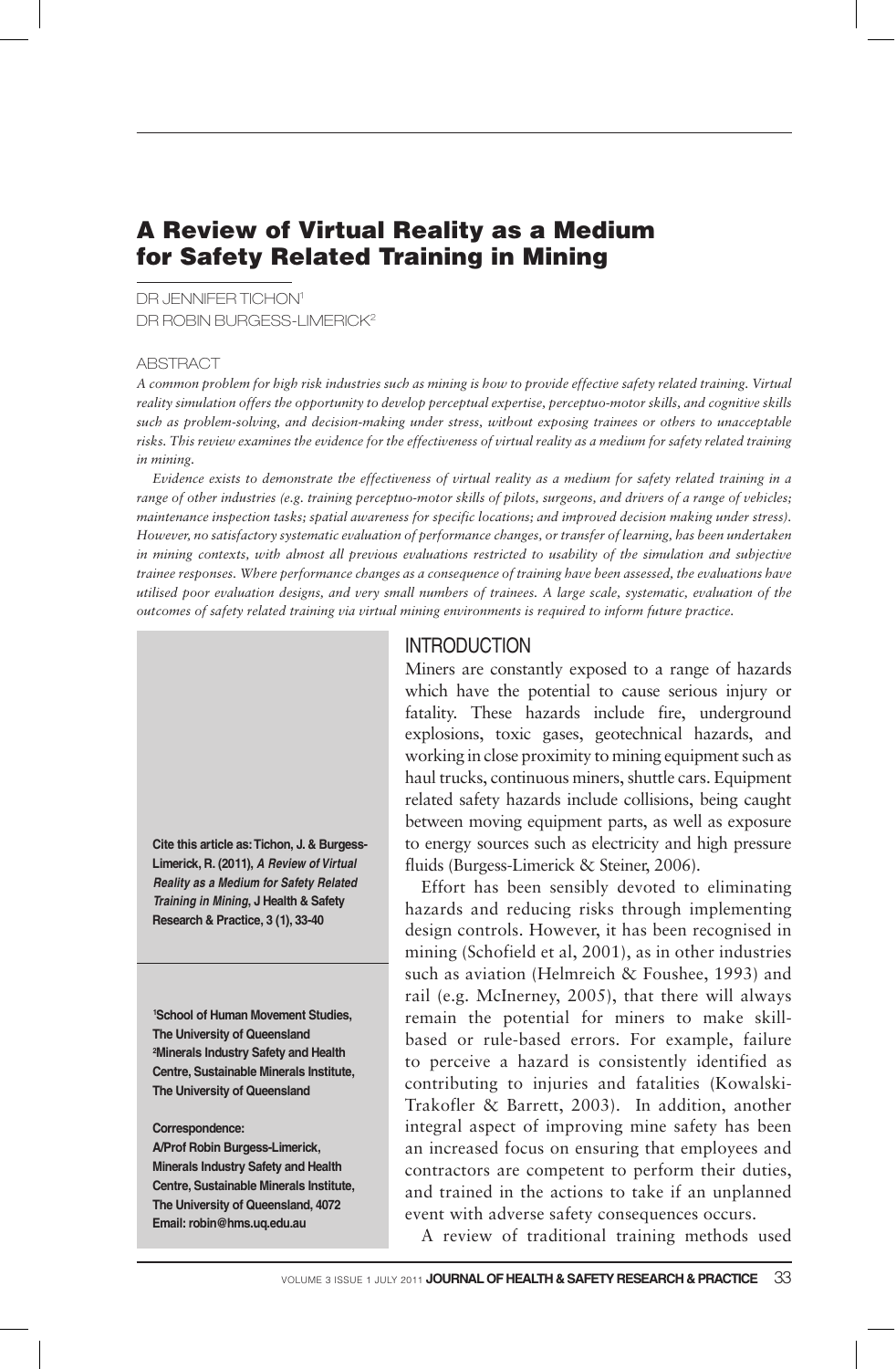in mining (Churchill & Snowden, 1996, cited by Schofield et al, 2001) suggested a number of potential problems, including:

"...rote learning of information is the most common technique used by trainers with the same sets of training media being used from year to year. Many teaching methods present too much material, too rapidly, with little or no opportunity for worker involvement.

Trainees frequently fail to attend to the problem at hand, often dividing their attention between what is going on at the front of the classroom and interpersonal interactions with those around them. ...

Skill degradation is an important issue. When the hazards of a mine environment are combined with the issue of skill degradation, the need for realistic training becomes paramount." (p. 154)

Schofield et al (2001) proposed that virtual reality simulation offered the opportunity to improve safety related training in mining, suggesting that "the capacity to remember safety information from a three-dimensional computer world is far greater than the ability to translate information from a printed page" (p. 155).

There is no doubt that virtual reality simulation offers the opportunity to develop both perceptuo-motor skills, and cognitive skills such as problem-solving, decision-making and hazard perception, without exposing trainees or others to unacceptable risks. This strategy has been employed in other hazardous industries such as aviation, rail, health and defence.

For example, Blickensderfer et al. (2005) provide a historical review of the development of simulation in pilot training. Considerable evidence exists to demonstrate the effectiveness of virtual reality in this domain (e.g. Lintern et al, 1990; Biocca & Delaney, 1995; see Hays et al, 1992 for a meta-analysis; and Carretta & Dunlap, 1998 for a review). While flight simulators have been consistently demonstrated to result in skill acquisition by pilots, the effectiveness of the training is strongly influenced by the task to be trained and the amount and type for training provided. Simulators have been found to be more effective for training take-off, approach and landing than for other flying tasks. Landing skills, and instrument flying learned in a simulator, has also been shown to transfer to the real task (Hays et al, 1992; Pfeiffer et al, 1991).

Similarly, strong evidence exists to demonstrate that learning of surgical skills may be achieved in virtual environments (e.g. Issenberg et al, 2005; Gurusamy et al, 2008), and evidence also exists which demonstrates that virtual reality simulations is effective as a means of training drivers of cars (Fisher et al, 2002; Roenker et al, 2003; Uhr, 2004), trucks (Parkes & Reed, 2006; Strayer et al., 2004) snow plows (Kihl & Wolf, 2007; Masciocchi et al, 2007), and emergency vehicles (Lindsey, 2005) in terms of both safety related behaviour, and fuel efficiency. Evidence also exists to suggest that virtual environments can be used to improve the hazard awareness of novice drivers (Fisher et al, 2006; Pollatsek et al, 2006) and motorcyclists (Liu et al, 2009).

Evidence is available to suggest that an immersive virtual environment is an effective training medium for aircraft maintenance inspections (Barnett et al, 2000; Vora et al, 2002). The performance of naval fire-fighters in wayfinding around a ship during a subsequent exercise was found to be improved (fewer wrong turns) by rehearsal in a virtual environment (Tate et al, 1997), suggesting that spatial awareness for specific locations may be learned in a corresponding virtual environment.

The development and evaluation of virtual environments for training in decision-making under stress has a strong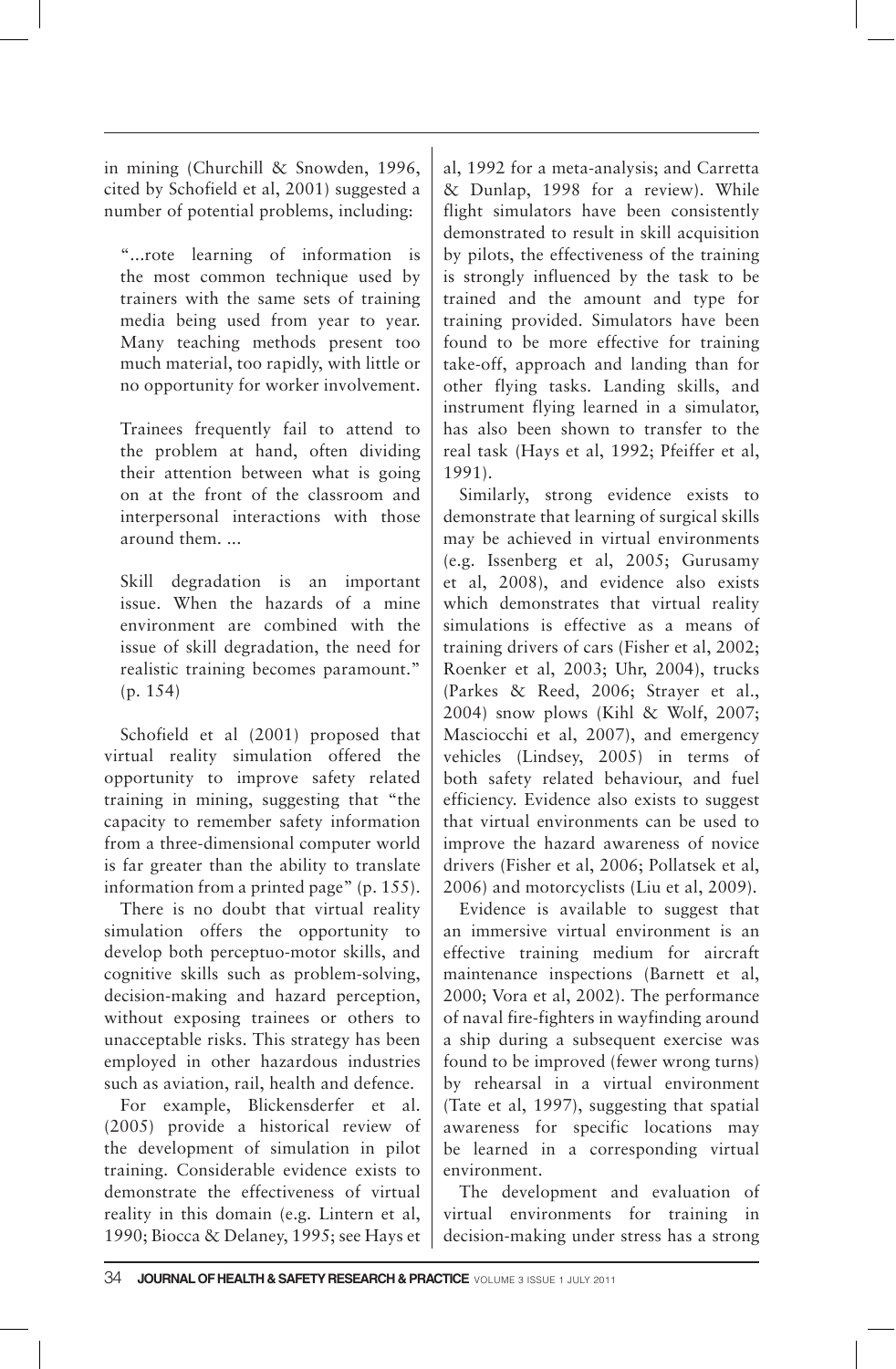empirical basis provided by the military. In 1998 the US Office of Naval Research completed a seven-year research project focusing on decision-making under stress (TADMUS) (Cannon-Bowers & Salas 1998). Rather than focussing on skills development, the focus here is on ensuring that performance does not deteriorate under stressful conditions, hence - Stress Exposure Training (SET) (Driskell & Johnston, 1998). Stress Exposure Training has been demonstrated to transfer to performance in novel environments (Driskell et al, 2001), and has been adopted as a standard training tool in Defence.

### THE USE OF VIRTUAL ENVIRONMENTS FOR SAFETY RELATED TRAINING IN MINING

The potential for improved safety suggested by Schofield et al (2001) and others (e.g. Bise, 1997; Filigenzi, et al, 2000; Wilkes, 2001) has been embraced by the mining industry, and virtual reality simulation is beginning to be adopted. Kizil (2003), for example, suggests that "There is no doubt that the use of VR based training will reduce these injuries and fatality numbers" (p. 569). This conclusion may be premature.

The general difficulty with evaluating the effectiveness of training in a virtual environment is that it is first necessary to measure performance of the skills being trained, before and after, training. An initial evaluation question would be: how does final performance compare to baseline measures? That is, did performance improve following exposure to the training? A second evaluation question might be: how does performance after exposure to training in the virtual environment compare to performance following conventional training methods, or real world practice?

These are important questions, however, the true test of the effectiveness of training, whether in a virtual or physical environment, is whether the skills learned transfer to

different contexts and situations (Bossard et al, 2008). This is a difficult topic to address empirically in many contexts, and this is especially so for safety-related training because of the hazardous nature of the contexts.

A range of equipment simulators including dozers, draglines, haul trucks, shovels, continuous miners, longwall and roof bolters are available from commercial vendors with others under development. While reports of their use are available (e.g. Williams et al, 1998; Wilkes, 2001), no systematic performance evaluations could be located. One exception was a conference paper by Swadling & Dudley (2001) in which operators' performance while driving a virtual simulation of a remote Load-Haul-Dump LHD vehicle (VRLoader) was compared with the operators' subsequent performance during driving the remote LHD. The simulation was found to be an effective training tool, and performance on the simulation was predictive of subsequent performance while driving the remote LHD.

A jackleg drill simulation (MinerSIM) aimed at training new operators (Dezelic et al, 2005; Hall et al, 2008; Nutakor, 2008) has been constructed. MinerSIM consists of a web tutorial, and a virtual reality simulation which allows trainees to install rock bolts in a virtual environment. The simulation provides exposure to both normal, and abnormal situations. The only evaluation results available to date are preliminary results of a usability assessment of the web tutorial component.

Based on the results of evaluations of equipment operation in other domains, it is likely that equipment simulators will be effective in assisting trainees develop the perceptuo-motor expertise required to operate the equipment, and that this will reduce the real world practice necessary to achieve competent operation. This has potential safety benefits for both the trainee, and others located in the vicinity of the equipment.

A virtual conveyor belt safety training program has also been described (Lucas,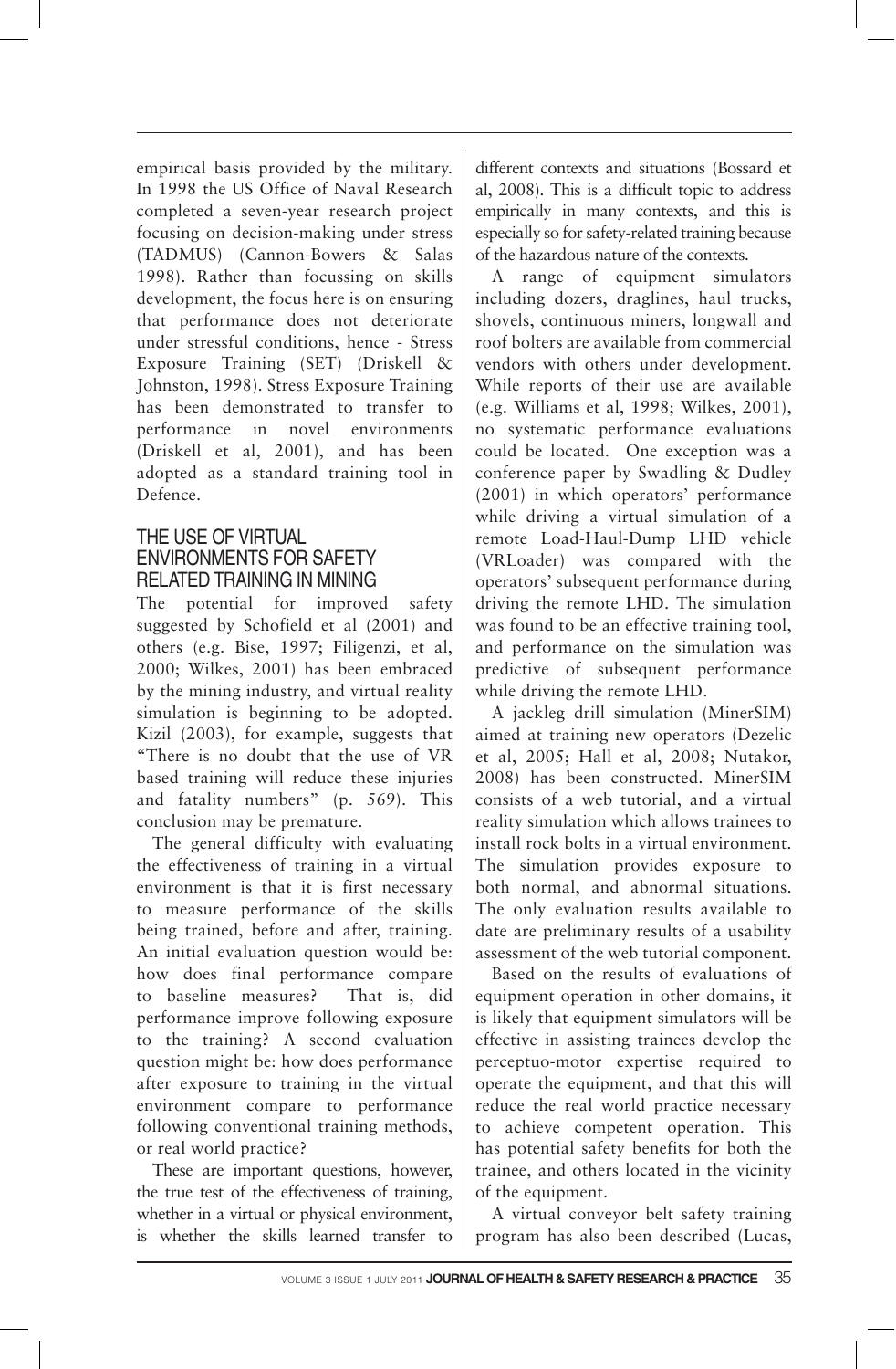2008; Lucas et al., 2007, 2008; Lucas & Thabet, 2007, 2008). The simulation consists of an instructional module, and a task-based training module in which the trainee completes assigned tasks. Both desktop, and immersive versions, have been described. The development of the simulation, and a usability evaluation has been reported.

A similar application was described by McMahan et al (2008) in which training in pre-shift inspection for haul trucks was provided in both desktop and immersive virtual environments. The training included a "virtual tour" which introduced the information necessary to conduct a pre-shift inspection (parts to be inspected and explaining defects). The trainees then completed a virtual inspection, and were shown a simulation of the potential consequences of overlooking defects.

McMahan et al (2010) reported an evaluation of the effectiveness of this training in terms of the retention of information after using the virtual reality simulation, by administering a knowledge assessment test before and after using the simulation. While a significant improvement in knowledge was found following the training, the evaluation design was flawed and an order effect cannot be excluded because all participants performed the knowledge assessment test twice. A comparison of the effectiveness of the desktop version to the CAVE version, and to conventional "powerpoint" presentation was also reported  $(n=9, 10 \& 10$  respectively). Again, although no significant differences in knowledge retention were found, the statistical power of the comparisons was very low, and the conclusion drawn (that the methods were equally effective) is very likely erroneous.

The ability to detect and identify hazards has been another target for training in virtual environments (e.g. Filigenzi et al, 2000; Orr et al, 1999). Squelch (1997; 2001) provided hazard awareness training via desktop virtual reality. A comparison with traditional training methods was attempted for two groups of 30 miners. While the trainees reported that they preferred the virtual reality training, no quantitative comparison between two training media was possible.

Denby et al (1998) similarly trained mine operators in hazard identification and hazard avoidance using a desktop virtual haul truck, processing plant walkthrough, and underground fire and explosion, however no evaluation was reported other than trainee reactions. Schafrik et al (2003) provided reconstructions of accidents using desktop virtual reality to "emphasise the significance of unsafe acts" as a method for influencing safety culture, although no evaluation was undertaken.

Training in hazard identification has also been extended to include procedural information. For example, van Wyk (2006, van Wyk & Villiers, 2009) trained underground mine workers in hazard recognition and correct safety procedures using desktop virtual reality and reported "positive results in South African context" although no results were provided. Stothard et al, (2008) similarly aimed to improve understanding of hazards, procedures and processes. A survey of 51 trainees was undertaken to assess psychological characteristics of the trainees and their reaction to the simulation (immersive tendency and presence), however no evaluation of the understanding gained was reported.

Desktop virtual reality training for miners has been of interest for some years, with one of the earlier desktop applications being to educate mine workers on the hazards of mining, and in safe evacuation routes and evacuation procedures discussed in the previous section (Orr et al, 1999). More recently, the use of gaming technology is gaining popularity with a number of training alternatives based on this technology appearing in the area of mines safety training. NIOSH offers desktop virtual reality based training in underground coal mine map reading.

The program "Mine Navigation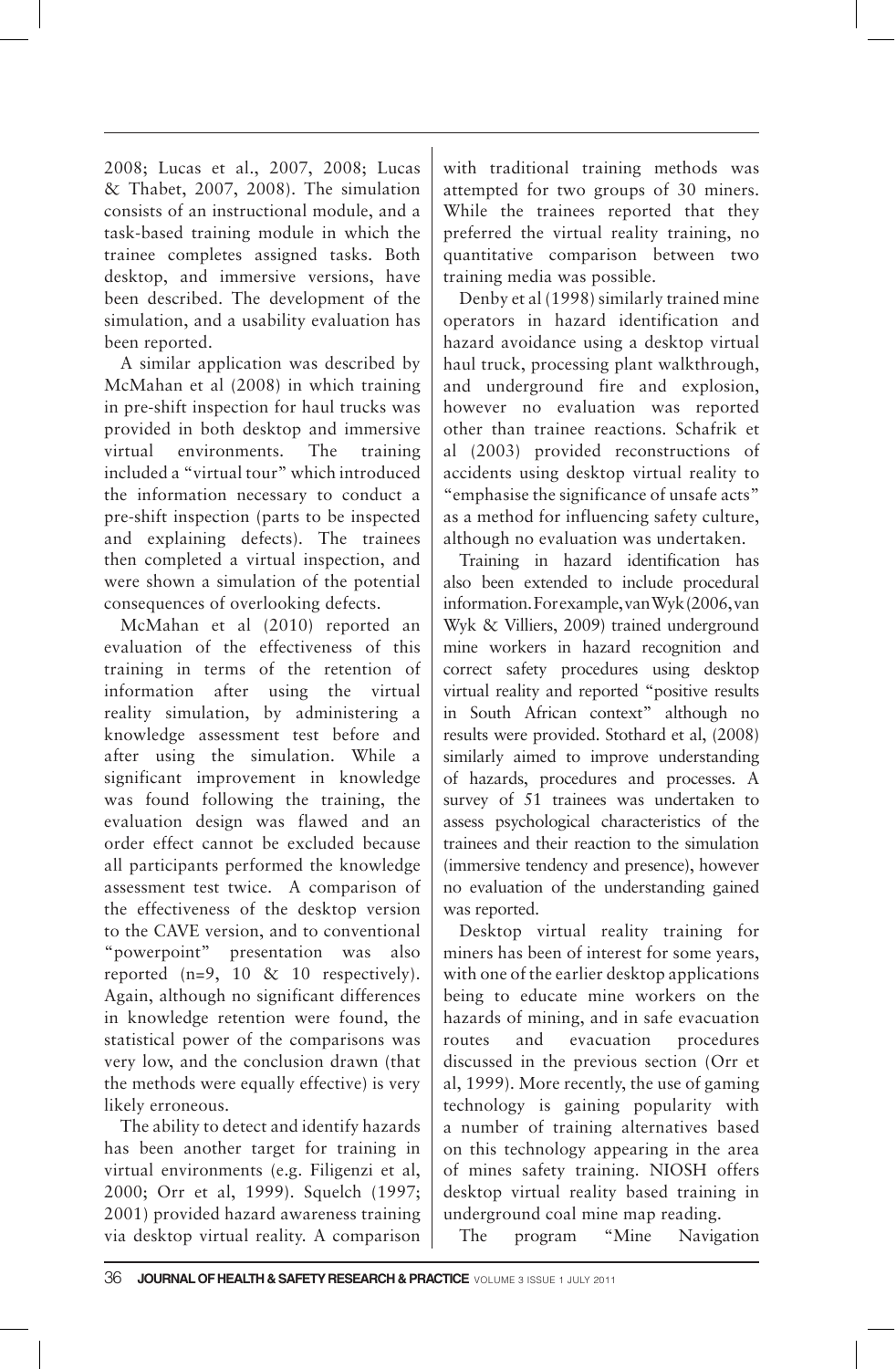Challenge" was built using a first person shooter computer game engine and is designed for new miners. Trainees can practice using skills trained while navigating through a simulated mine. To successfully complete the tasks, trainees count crosscuts, go through man doors and find belt crossovers. It is reported that the game was tested in new miner classes at three training locations as it was being developed. This field testing, however, conducted in 2007 appears to be limited to a qualitative survey provided to trainees and instructors. Questions gauged the degree to which trainees liked or enjoyed the session, what parts of the course they liked best and if they would like computer-based sessions in future training (NIOSH, 2009).

The Queensland-based Mining Industry Skills centre (MISC) has also focused on serious-games with project CANARY (MISC, 2009). It is described on the MISC website as 'an industry first serious-game based training tool.' This project offers a suite of PC-based training scenarios which have been built using the game engine Virtual Battle Space 2, an engine previously used by the Australian military to run defence-specific scenarios for Australian and international forces pre-deployment. The hazard awareness scenario is designed to be used in a facilitator-led classroom and depicts a mine site workshop in which a clean-up needs to be performed while identifying key hazards and applying tagging and isolation processes. No underground scenarios are available. No evaluation of its use in the mining sector could be located.

Very limited research exists regarding the effectiveness of serious games for training miners. Private companies developing serious games either do not evaluate their product in applied settings or do not release publicly in-house evaluations of their products (Mallet & Orr, 2008). The military, both in Australia and overseas, but most notably in the United States, are investing significantly in what is still to a large degree an experimental use

of this technology. There may be value in such applications, however much military research is not accessible to researchers working in civilian industries. Clearly those developing computer-based scenarios for training miners should be devising associated evaluations (Mallet & Orr, 2008).

## **CONCLUSION**

There are promising results derived from other domains which indicate that virtual environments can be effectively used for safety related training, at least in some situations. These results suggest that there is potential for virtual environments to be effective in the minerals industry. However, other than evaluations of usability, or the subjective impressions of trainees, there has been little systematic evaluation of the effectiveness of virtual environments as a training medium in the minerals industry. Where evaluations have been undertaken, the designs were poor, and the sample sizes very small. A large scale, systematic, evaluation is warranted.

## ACKNOWLEDGEMENT

This review was funded by Coal Services Health and Safety Trust Grant Number 20578

# **REFERENCES**

Barnett, B, Helbing, K, Hancock, G, Heininger, R, & Perrin, B. (2000) An evaluation of the training effectiveness of virtual environments. Proceedings of the Interservice/Industry Training, Simulation and education conference (I/ITSEC 2000). Orlando FL

Biocca, F., & Delaney, B. (1995) Immersive virtual reality technology. In: Biocca, F., Levy, M.R., (eds.) Communication in the Age of Virtual Reality. Hillsdale NJ: Lawrence Erlbaum Associates, 57-124.

Bise, CJ, (1997) Virtual Reality: Emerging Technology for Training of Miners. Mining Engineering, 49(1), 37-41.

Blickensderfer, B, Liu, D, & Hernandez, A, (2005) Simulation-Based Training: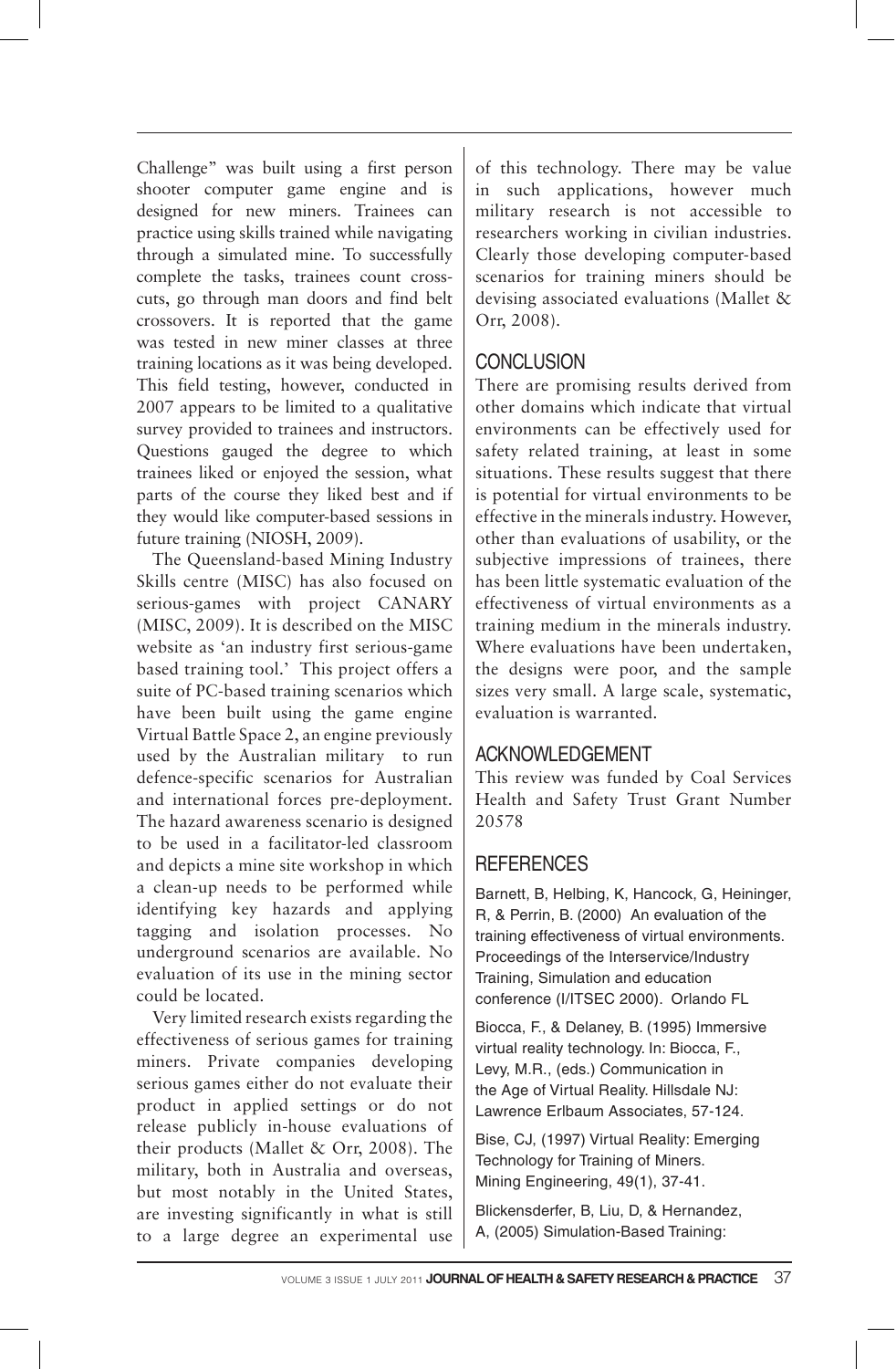Applying lessons learned in aviation to surface transportation modes. http:// catss.ucf.edu/projects/documents/reports/ pdf/ProjectFR\_AviationSurface.pdf.

Bossard, C, Kermearrec, G, Buche, C, & Tisseau, J. (2008) Transfer of learning in virtual environments: a new challenge? Virtual Reality, 12, 151-161.

Burgess-Limerick, R & Steiner, L. (2006) Injuries Associated with Continuous Miners, Shuttle Cars, Load-Haul-Dump, and Personnel Transport in New South Wales Underground Coal Mines. Mining Technology (TIMM A) 115, 160-168.

Cannon-Bowers J.A. and Salas E. (1998) Making Decisions Under Stress: Implications for Individual and Team Training. Washington DC: APA Press.

Caretta, TR, & Dunlap, RD. (1998) Transfer of effectiveness in flight simulation: 1986 to 1997. US Airforce Research Laboratories: NTIS.

Denby, B, Schofield, D, McClarnon, DJ, Williams, M & Walsha, T. (1998) Hazard awareness training for mining situations using virtual reality. APCOM '98 27th International Symposium on Computer Applications in the Minerals Industries, London, 695-705.

Dezelic, V. Apel, DB, Denney, DB, Schneider, AJ, Hilgers, MG, Grayson, LR. (2005) "Training for new underground rockbolters using virtual reality", The Sixth International Conference on Computer Applications in the Minerals Industries (CAMI), September 2005, Banff, Canada.

Driskell JE & Johnston JH. (1998) Stress exposure training, in JA Cannon-Bowers & E Salas (eds.), Making decisions under stress: Implications for individual and team training, Washington, DC: American Psychological Association, 191-217.

Driskell, JE, Johnston, JH, Salas, E. (2001) Does Stress Training Generalize to Novel Settings? Human Factors, 43, 99-110.

Filigenzi MT, Orr TJ, Ruff TM. (2000) Virtual Reality for Mine Safety Training. Applied Occupational and Environmental Hygiene. 15(6), 465-469.

Fisher, NE, Laurie, R, Glaser, K, Connerney,

A Pollatsek, SA & Duffy, JB. (2002) Use of a Fixed-Base Driving Simulator to Evaluate the Effects of Experience and PC-Based Risk Awareness Training on Drivers' Decisions. Human Factors, 44, 287-302.

Fisher, DL, Pollatsek, AP, Pradhan, A. (2006) Can novice drivers be trained to scan for information that will reduce their likelihood of a crash? Injury Prevention, 12(Suppl.1), i25-i29.

Gurusamy, K, Aggarwal, R, Palanivelu, L & Davidson, BR. (2008) Systematic review of randomized controlled trials on the effectiveness of virtual reality training for laparoscopic surgery. British Journal of Surgery, 95(9) 1088-1097.

Hall, RH, Nutakor, D, Ape, D, Grayson, L, Hilgers, MG, & Warmbolt, J. (2008) Evaluation of a virtual reality simulator developed for training miners to install rock bolts using a Jackleg drill. Proceedings of the Annual Conference of the Society for Mining Engineers.

Hays RT, Jacobs JW, Prince C & Salas E (1992) Flight simulator effectiveness: A metaanalysis. Military Psychology, 4(2), 63-74.

Helmreich RL, & Foushee HC. (1993) Why crew resource management? Empirical and theoretical bases of human factors training in aviation. In E.L. Wiener, B.G. Kanki, and R.L. Helmreich, Cockpit Resource Management, San Diego, CA: Academic Press.

Issenberg B, Mcgaghie W, Petrusa E, Lee G, & Scalese, R. (2005). Features and uses of high-fidelity medical simulations that lead to effective learning: A BEME systematic review. Medical Teacher, 27, 10-28.

Kihl, M, & Wolf, PJ. (2007) Using Driving Simulators to Train Snowplow Operators: The Arizona Experience. Proceedings of the 2007 Mid-Continent Transportation Research Symposium. Ames, Iowa, August 16–17, 2007. www.intrans.iastate.edu/ pubs/midcon2007/KihlSnowplow.pdf

Kizil, M. (2003) Virtual reality applications in the Australian minerals industry. Application of Computers and Operations Research in the Minerals Industries, South African Institute of Mining and Metallurgy, 2003. http:// espace.library.uq.edu.au/eserv/UQ:99728/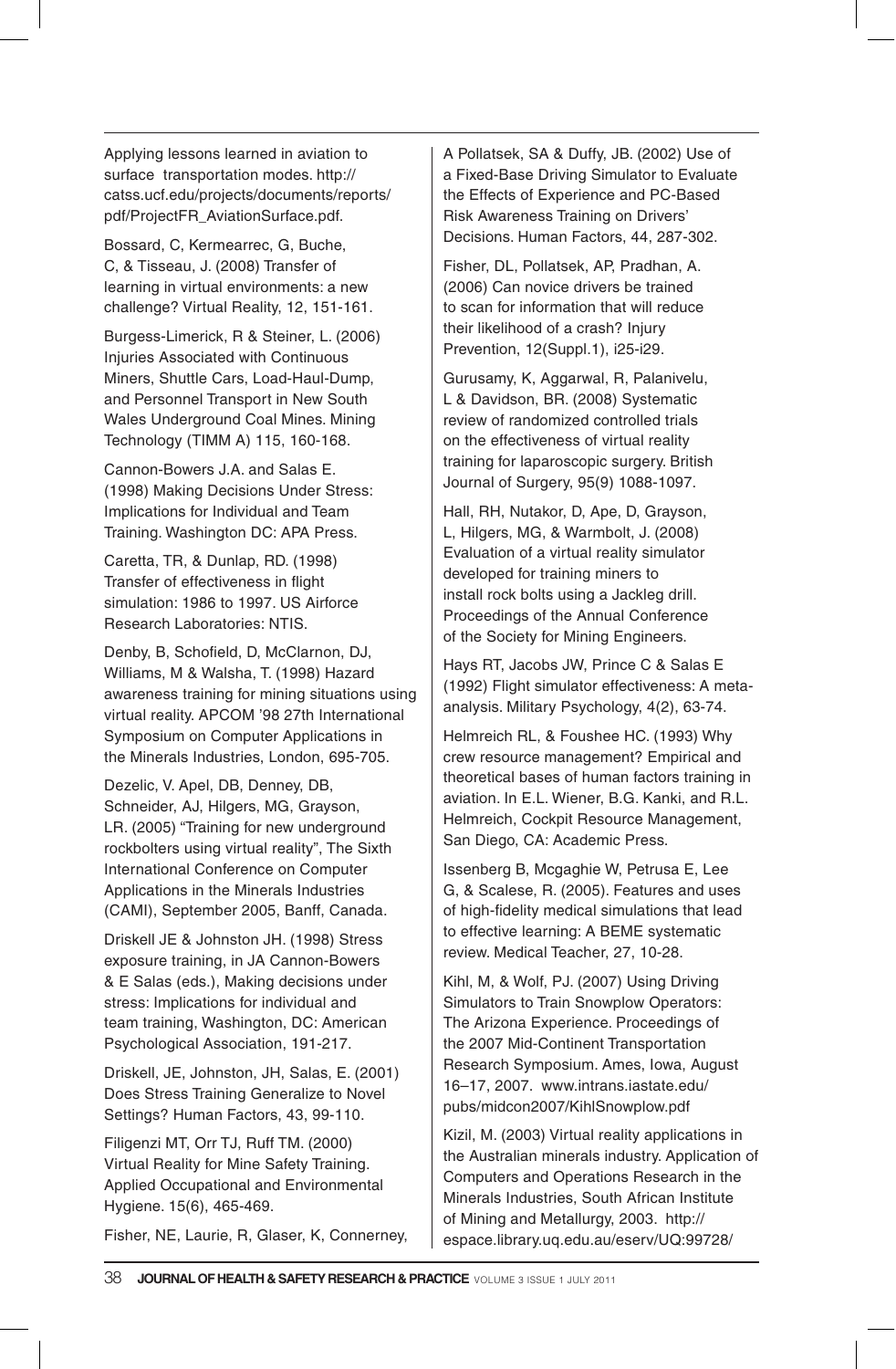#### Kizil 2003 Apcom South Africa.pdf

Kowalski-Trakofler, KM, & Barrett, EA. (2003) The concept of degraded images applied to hazard recognition training in mining for reduction of lost-time injuries. Journal of Safety Research, 34, 515-525.

Lindsey, JT. (2005) The perceptions of emergency vehicle drivers using simulation in driver training. Proceedings of the Third International Driving Symposium on Human Factors in Driver Assessment, Training and Vehicle Design, 27-30 June, Rockport, Maine. http://ppc. uiowa.edu/driving-assessment/2005/ final/papers/10\_Lindseyformat.pdf

Lintern, G, Roscoe, SN, Koonce, JM, & Segal, LD, (1990) Transfer of landing skills in beginning flight training. Human Factors, 32, 319-327.

Liu CC, Hosking SG, Lenne MG (2009) Hazard perception abilities of experienced and novice motorcyclists: An interactive simulator experiment. Transportation Research Part F, 12, 325-334.

Lucas, J (2008). Improving conveyer belt safety through the use of virtual reality. MSc in Building Construction Management thesis. Virginia Polytechnic Institute and State University. http://scholar.lib.vt.edu/theses/ available/etd-12212008-182830/unrestricted/ Lucas\_Thesis\_Complete01-21-09.pdf

Lucas J. & Thabet W. (2008) Implementation and evaluation of a VR task-based training tool for conveyor belt safety training. Journal of Information Technology in Construction, 13, 637-659.

Lucas J, Thabet W, & Worlikar P. (2008) A VR-Based training program for conveyor belt safety. Journal of Information Technology in Construction, 13, 381-407.

Lucas, J, & Thabet, W. (2007) Benchmarking user performance by using virtual reality for task-based training. 7th International Conference on Construction Applications of Virtual Reality, 70-79.

Lucas, J, Thabet, W, & Worlikar, P. (2007) Using Virtual Reality (VR) to Improve Conveyor Belt Safety in Surface Mining. In: 24th W78 Conference Maribor 2007

& 5th ITCEDU Workshop & 14th EG-ICE Workshop: Bringing ITC knowledge to work. Maribor, Slovenia, 431-438.

Mallett L, & Orr TJ. (2008) Working in the Classroom – A vision of miner training in the 21st century. First International Future Mining Conference, Sydney NSW 19-21 Nov, 83-89.

Masciocchi C, Dark V, & Parkhurst D. (2007) Evaluation of Virtual Reality Snowplow Simulator Training. Iowa Dept of Transportation Technical Report, http://www.ctre.iastate.edu/ reports/snowplow\_simulator\_final.pdf

McInerney, PA. (2005) Special Commission of Inquiry into the Waterfall Rail Accident: Final Report. Office of the Governor, New South Wales State Government.

McMahan RP, Bowman DA, Schafrik S, & Karmis M. (2008) Virtual Environment Training for Preshift Inspections of haul Trucks to improve mining safety, First International Future Mining Conference, Sydney, NSW, 19-21 Nov, 167-173.

McMahan, RP, Schafrik, S, Bowman, DA, & Karmis, M. (2010) Virtual Environments for Surface Mining Powered Haulage Training. 100 Years of Mining Research Symposium, 2010 SME Annual Meeting.

MISC (2009) Project Canary: Translating Risk Knowledge to Safe Behaviour. http://www.projectcanary.com/

NIOSH (2009) Underground Coal Mine Map Reading Training. http://www.cdc.gov/ niosh/mining/products/product165.htm

Nutakor, D. (2008) Design and evaluation of a virtual reality training system for new underground rockbolters. PhD thesis, Missouri University of Science and Technology. http://scholarsmine.mst.edu/ thesis/pdf/Nutakor\_09007dcc80672480.pdf

Orr, TJ, Filigenzi, MT, & Ruff, TM. (1999). Hazard recognition computer based simulation. In Jenkins, F.M., Langton, J., McCarter, M.K. & Rowe, B. (Eds). Proceedings of the Thirtieth Annual Institute on Mining Health, Safety and Research 1999, 21-28.

Parkes, AM. & Reed, N. (2006) Transfer of fuel-efficient driving technique from the simulator to the road: steps towards a cost